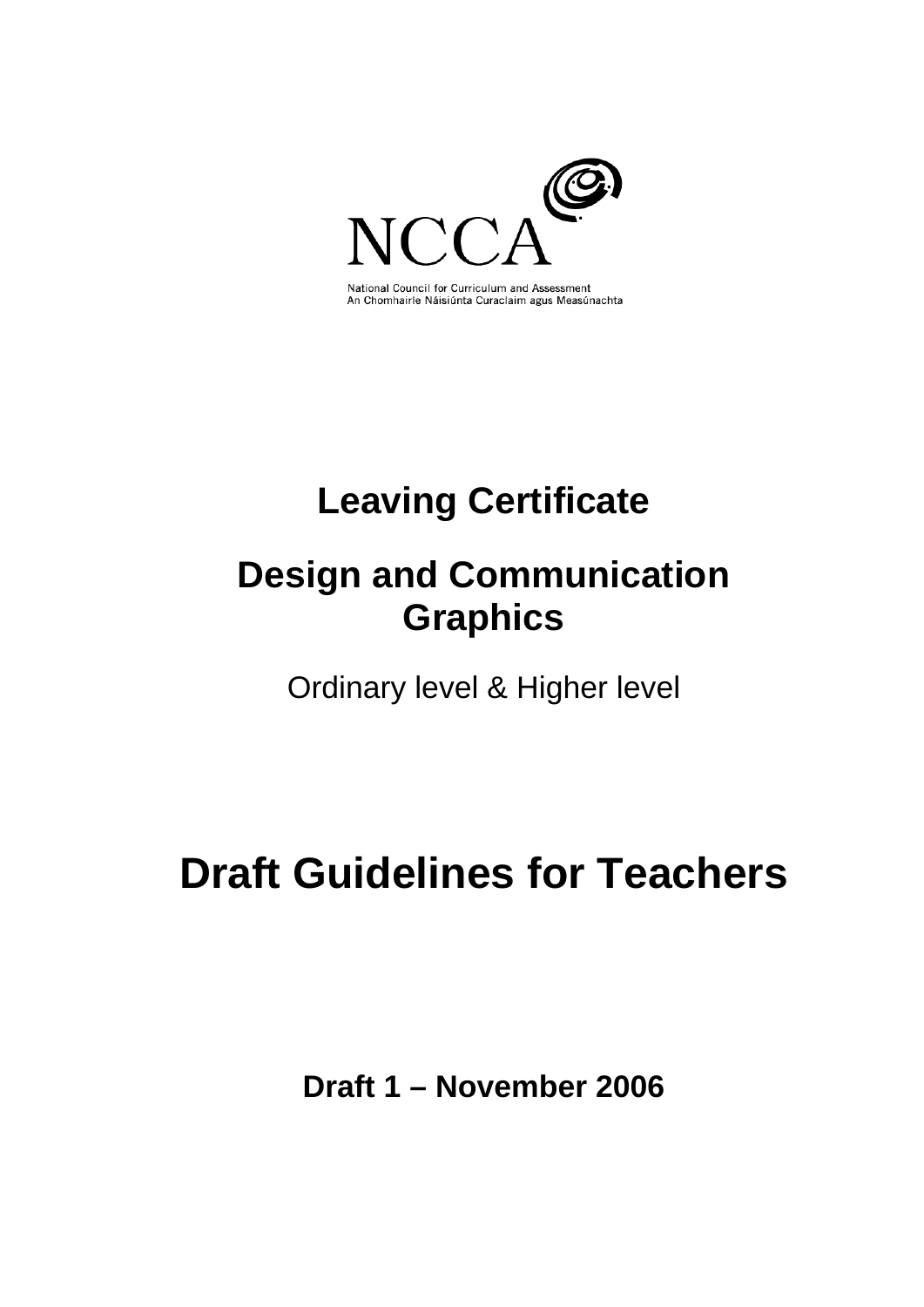## **Preamble**

These draft guidelines are being made available to support the implementation of Leaving Certificate Design and Communication Graphics. They are available for download from the NCCA website [www.ncca.ie](http://www.ncca.ie/) (see Publications/Draft Syllabuses and Guidelines).

As the programme of support for teachers develops and as dedicated resource materials for teaching and learning be come available, the guidelines will be updated to reflect these developments. The experiences of teachers in the initial phase of implementation will also contribute to an updating of the guidelines. When completed, the final draft of these guidelines will be printed and circulated to teachers and schools.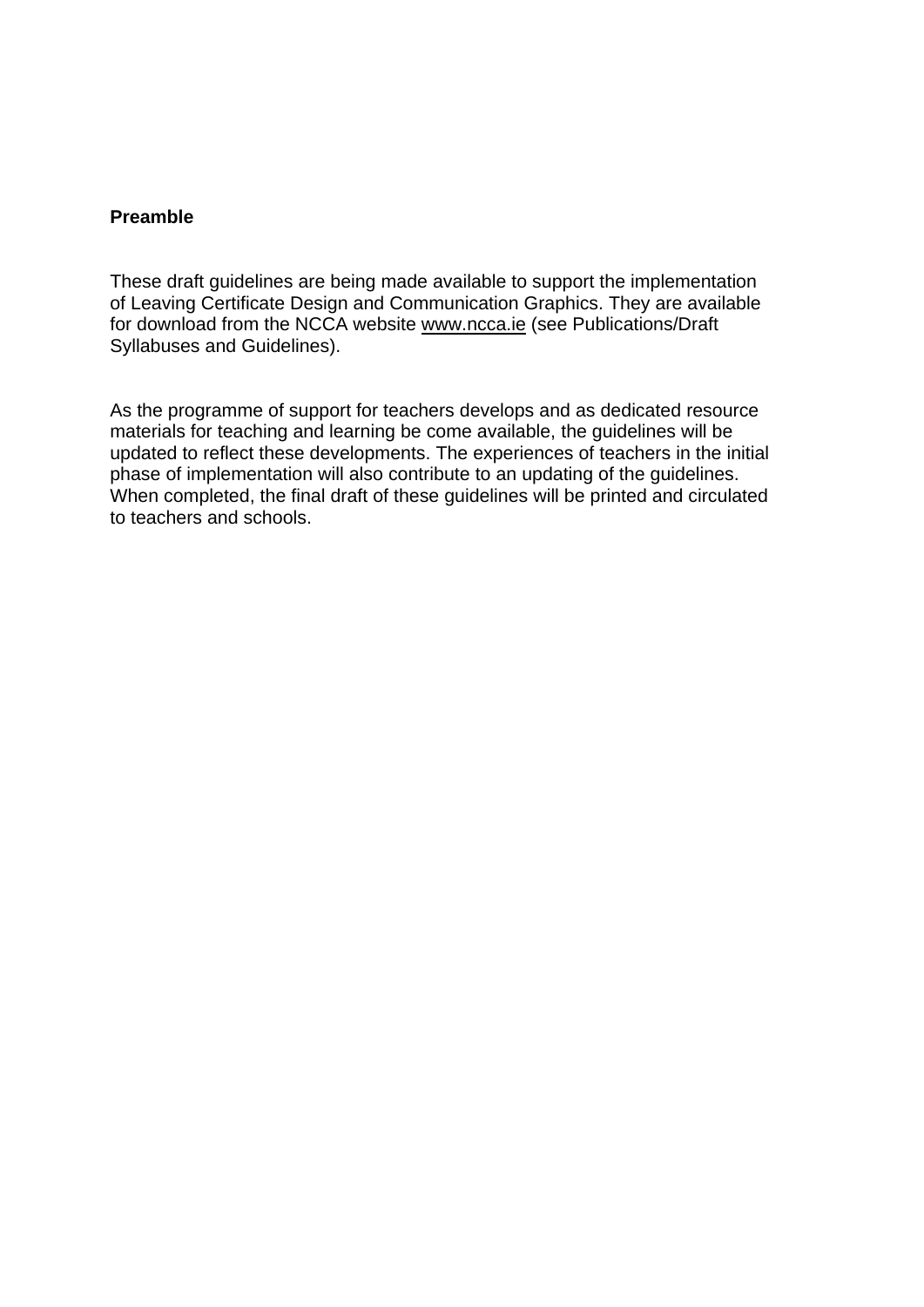## **CONTENTS**

| <b>Section</b>          |                             | Page |
|-------------------------|-----------------------------|------|
| 1                       | <b>Introduction</b>         | 1    |
| $\mathbf{2}$            | The syllabus                | 4    |
| 3                       | <b>Syllabus content</b>     | 7    |
| $\overline{\mathbf{4}}$ | <b>Teaching methodology</b> | 10   |
| 5                       | <b>Assessment</b>           | 17   |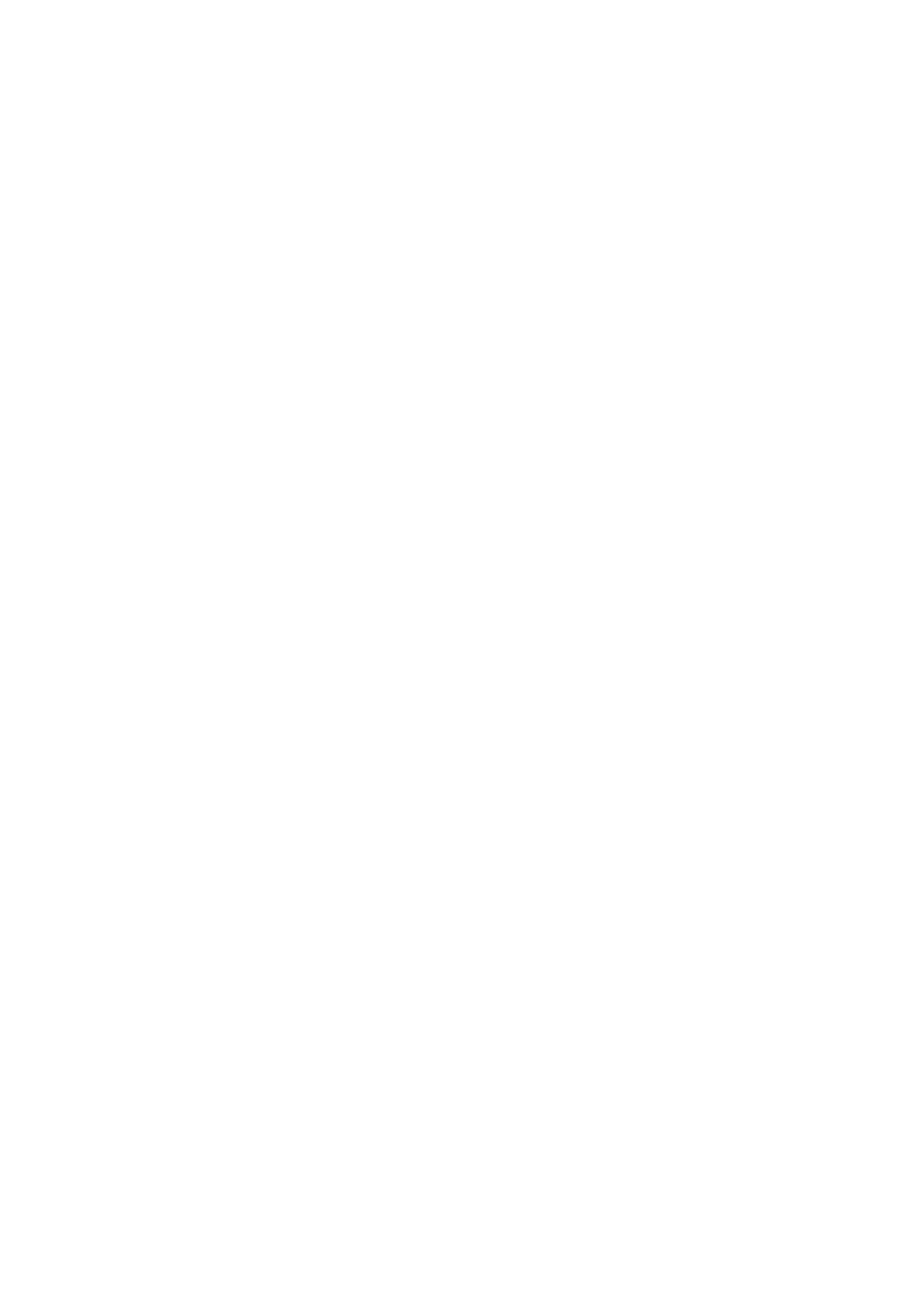## **1 Introduction**

## **1.1 Preamble**

Leaving Certificate programmes place particular emphasis on the preparation of students for the requirements of further education or training, for employment and for their role as participative, enterprising citizens. The syllabuses for Leaving Certificate emphasise the importance of a spirit of inquiry, critical thinking, problem-solving, selfreliance, initiative, enterprise and gender equity. This syllabus has been prepared in the light of and in answer to these emphases. The syllabus for Design and Communication Graphics has been developed to replace the syllabus for Technical Drawing. It builds on that syllabus and seeks to introduce contemporary communication methods such as computer-aided design and modelling(CAD).

## **1.2 Relevance of Design and Communication Graphics**

Information can often be best communicated in graphical form, whether as graphs, charts or portfolio drawings. Good design enhances life and needs to be communicated effectively and efficiently. The inclusion of Design and Communication Graphics as a subject in the second level education curriculum contributes to society's increasing awareness and appreciation of the benefits of good design. These, in turn, are giving rise to demands for better aesthetic as well as better functional performance. Well designed physical infrastructure, art and artefacts contribute significantly to the population's general well-being. The family of technological subjects, including Design and Communication Graphics, raises the level of innovation, which is essential to social economic well-being.

Design and Communication Graphics provides knowledge of the evolution and critical appreciation of design which enables students to contribute innovative answers to societal, commercial and industrial needs, and prepares them for further study. It equips them with the skills to solve interdisciplinary and cross-disciplinary problems and to communicate design solutions through a medium which is not languagedependent. It endows them with self-confidence to participate as full citizens and to avail of career opportunities, and it gives them a foundation for further formal study and self-directed learning

Design and Communication Graphics provides a means of communication, which by its very nature is international, transcending the barriers associated with verbal languages. Design and Communication Graphics provides students with a broad range of skills that will enable them to participate in a rapidly changing technological society. Design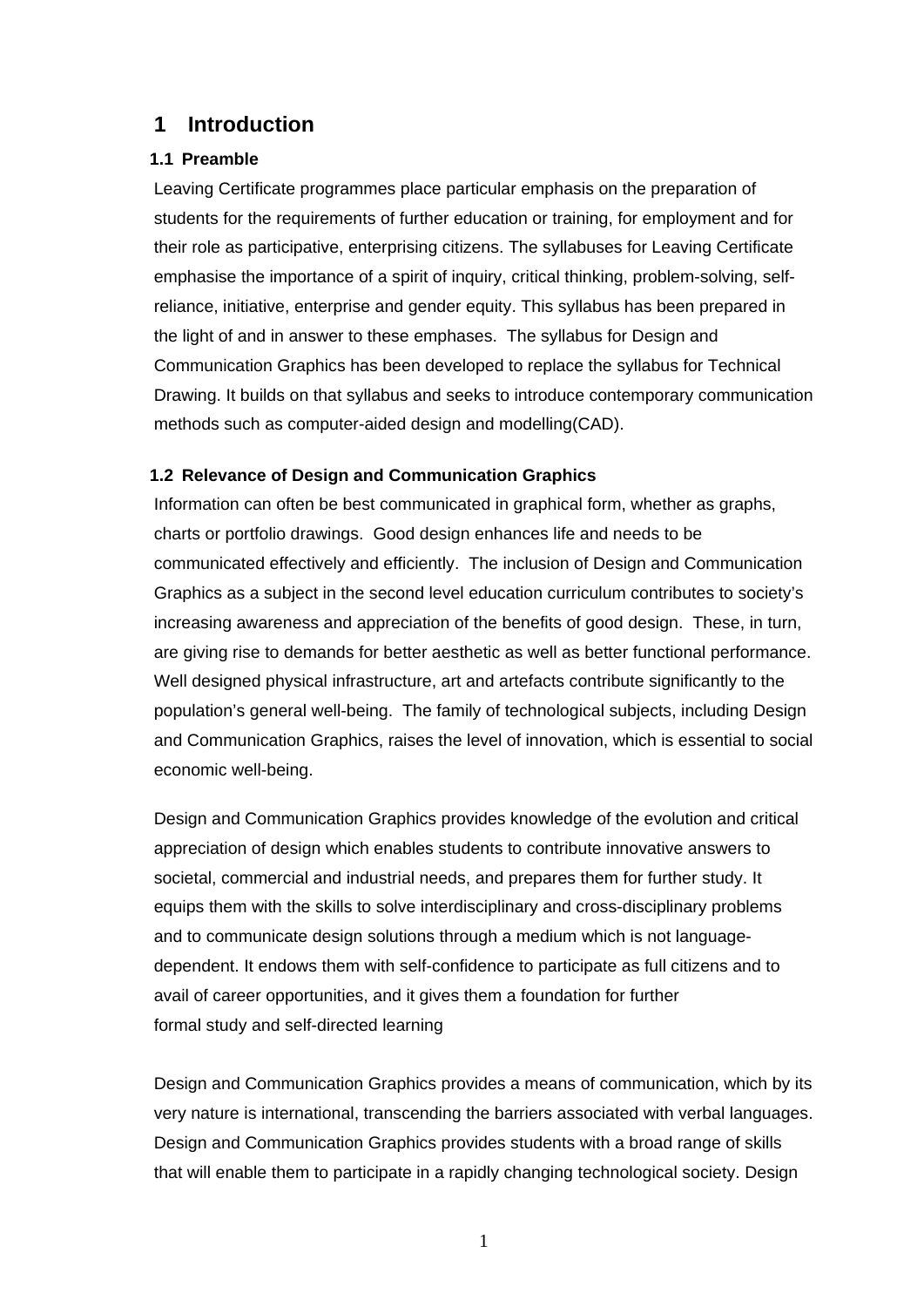and Communication Graphics will equip students with the skills and information that are necessary to define and solve problems creatively and to communicate solutions gaphically.

Students are encouraged to illustrate the solution to both concrete and abstract problems by various means, for example sketching and CAD. The study of Design and Communication Graphics will enhance the student's graphical and communication skills.

The investigation of the design of artefacts provides students with an appreciation of the aesthetic worth of objects. Students are encouraged to model artefacts using drawing equipment, freehand sketching and CAD.

## **1.3 Participation**

The relatively low participation of girls in Leaving Certificate Technical Drawing was considered during the development of the syllabus, and great effort has been made at all stages to ensure that the content and methodologies will equally encourage the participation of both boys and girls. Schools should encourage the inclusive participation of both genders in this subject to reflect their participation in the wider working environment.

Where appropriate, reasonable accommodation should be put in place to provide for students with special educational needs, consistent with the school's special educational needs policy, the school's health and safety statement and the State Examinations Commission's policy on the matter.

## **1.4 Aims of Design and Communication Graphics**

This subject aims to

- 1) develop the cognitive and practical skills associated with communication graphics, problem solving and critical thinking
- 2) develop the capacity and ability of students in the area of visuo-spatial reasoning
- 3) provide a learning environment where students can plan, organise and present appropriate design solutions using a variety of skills, techniques and media
- 4) develop an appreciation for, and understanding of, aesthetic principles and their importance in design and the human environment
- 5) provide a basis for lifelong learning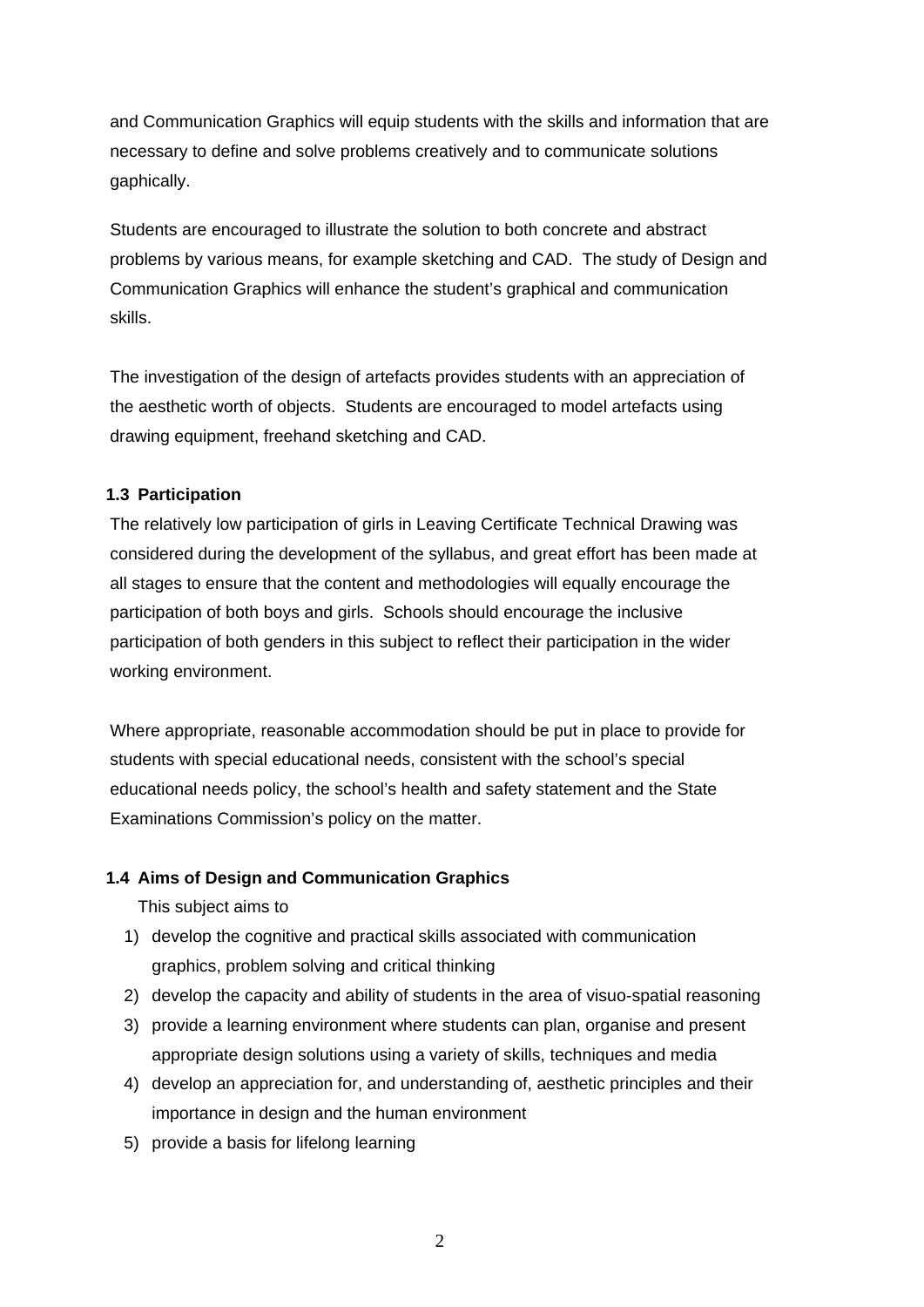## **1.5 Role and aims of the guidelines**

These guidelines are designed to support teachers of Leaving Certificate Design and Communication Graphics in planning and designing the learning experiences for their students, in assessing and evaluating those experiences and in guiding the students as they prepare for the Leaving Certificate examination.

It is vital that these guidelines are used in conjunction with the syllabus. Teachers should check the syllabus for differentiation between Higher and Ordinary level material.

As with all teacher guidelines prepared by the National Council for Curriculum and Assessment, these guidelines are published initially in draft form. As teachers engage with the syllabus and introduce it to students, and as students work with the topics and outcomes, the guidelines may need to be developed further to provide additional support. In that sense, the guidelines are always an unfinished project. They will develop as the professional insights of teachers working with the syllabus in classrooms are included. This is particularly the case for a subject like Design and Communication Graphics, which includes a student assignment for the first time.

The guidelines are intended to provide an overview of the nature of the subject and suggest the type of teaching and assessment to be employed in the subject.

The professional development programme that is put in place to support the implementation of this syllabus will complement these guidelines, and will provide specific detail on content and sample assessment materials. In the course of this programme of teacher professional development, resources for teaching and learning will be developed. Reference to such resources will be incorporated into a subsequent draft of these guidelines.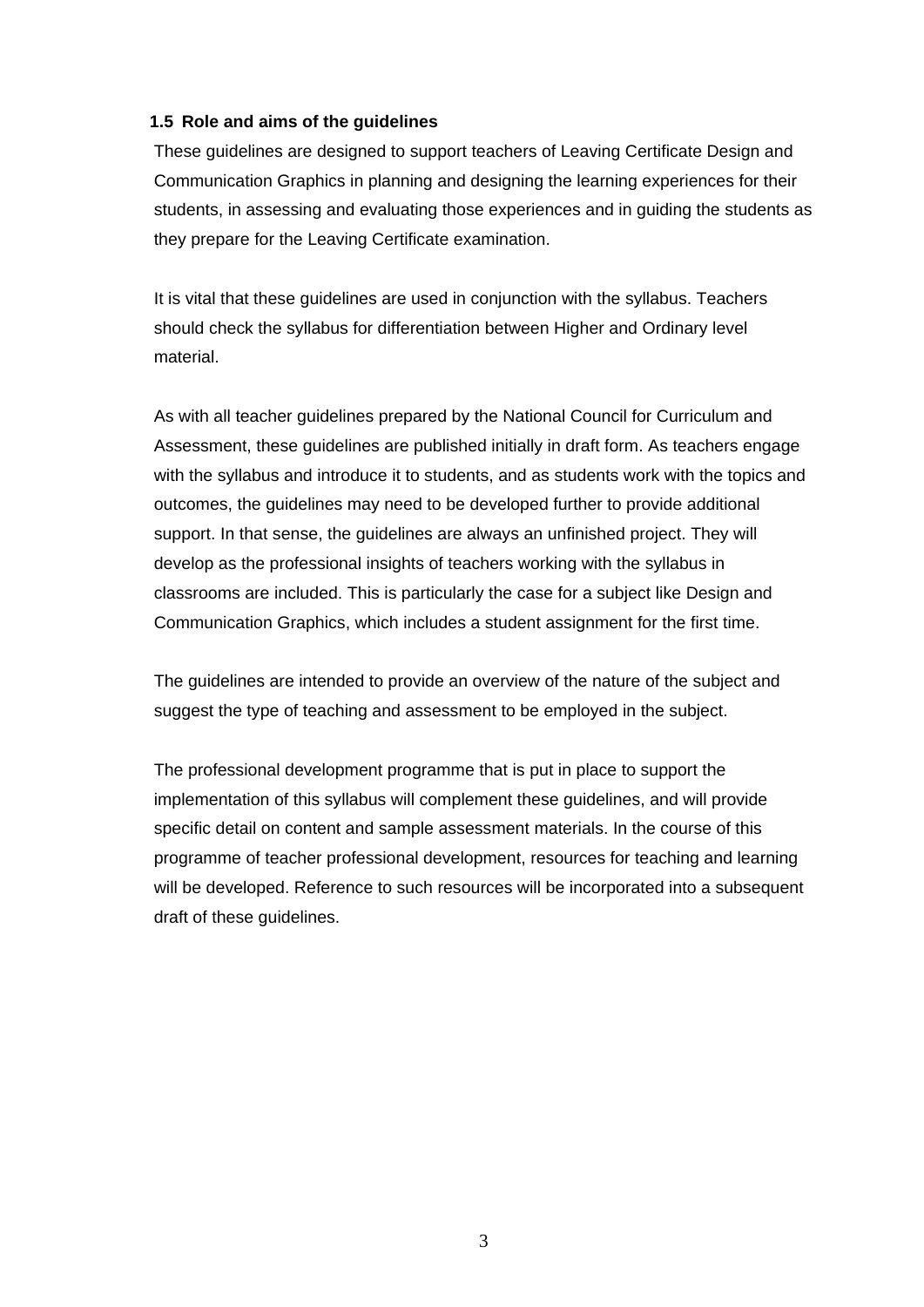## **2 The syllabus**

## **2.1 The structure of the syllabus**

The syllabus is divided into 2 sections, the core areas of study and the optional areas of study. The core area is further divided into two sections, plane and descriptive geometry and communication of Design and Computer graphics. Much of the content of areas of study is common to both higher and ordinary level, however the depth of treatment required at each level differs significantly. Syllabus material which is designated for higher level only is shown in black. It is envisaged that the subject will be timetabled for 180 hours. The components of each section are shown in Fig 1.



**The Core**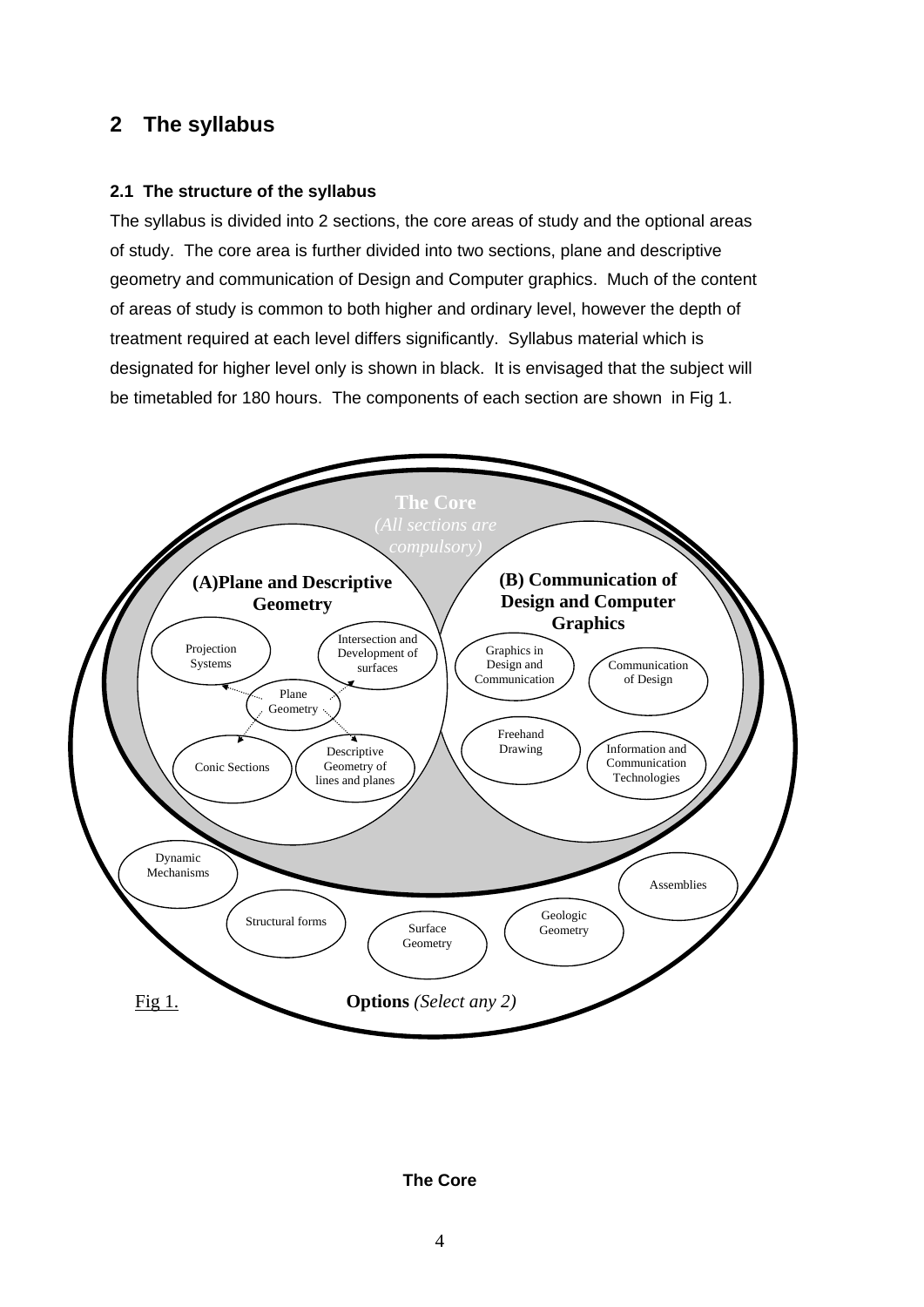The core is the basis of the subject comprising all the key elements of Design and Communication Graphics it is intended to give the students a thorough understanding of the principles of plane and descriptive geometry and the communication of design and computer graphics, as illustrated in Fig. 1. There is no hierarchy amongst the elements of the core and there is no designated order in which the elements are to be taught. Indeed it is felt that a holistic approach to the teaching of the core would be most advantageous. It should be noted that plane geometry should underpin the other topics in the core rather than be seen as a distinct topic. Links should be established where possible between each of the elements of the core.

## **The options**

The options are **five** distinct areas of design and communication graphics each with a basis in the core providing the student with the opportunity to study particular aspects of the course in more detail. Students must choose **two** areas from the options and will then attempt these options in the terminal examination. It is not envisaged that each option will be taught in each class group rather that a decision will be taken by the teacher having due regard to the students in the class and their particular abilities.

## **2.2 Nature of the subject**

Design and communication Graphics is an activity based subject and as such challenges students to produce graphic illustrations to the solution of problems and to communicate graphically using the media of freehand sketching, CAD and manual draughting techniques. Design and Communication Graphics seeks to develop the visuo-spatial reasoning, problem solving, logical thinking, practical thinking and communication skills of students. Design and Communication Graphics utilises both traditional and contemporary methods of graphical communication and thus envisages that students will have one-to-one access to both computer and manual draughting facilities.

The underlying principles of plane and descriptive geometry are at the core of this subject and these principles are enhanced and underpinned through the investigation and communication of design.

Design and Communication Graphics seeks to build on the strengths of its predecessor Technical Drawing, which had a strong reliance on the underlying principles of plane and solid geometry. Students should be continually encouraged to communicate their ideas through the media of freehand sketching and CAD throughout the course and not just for the production of the student assignment.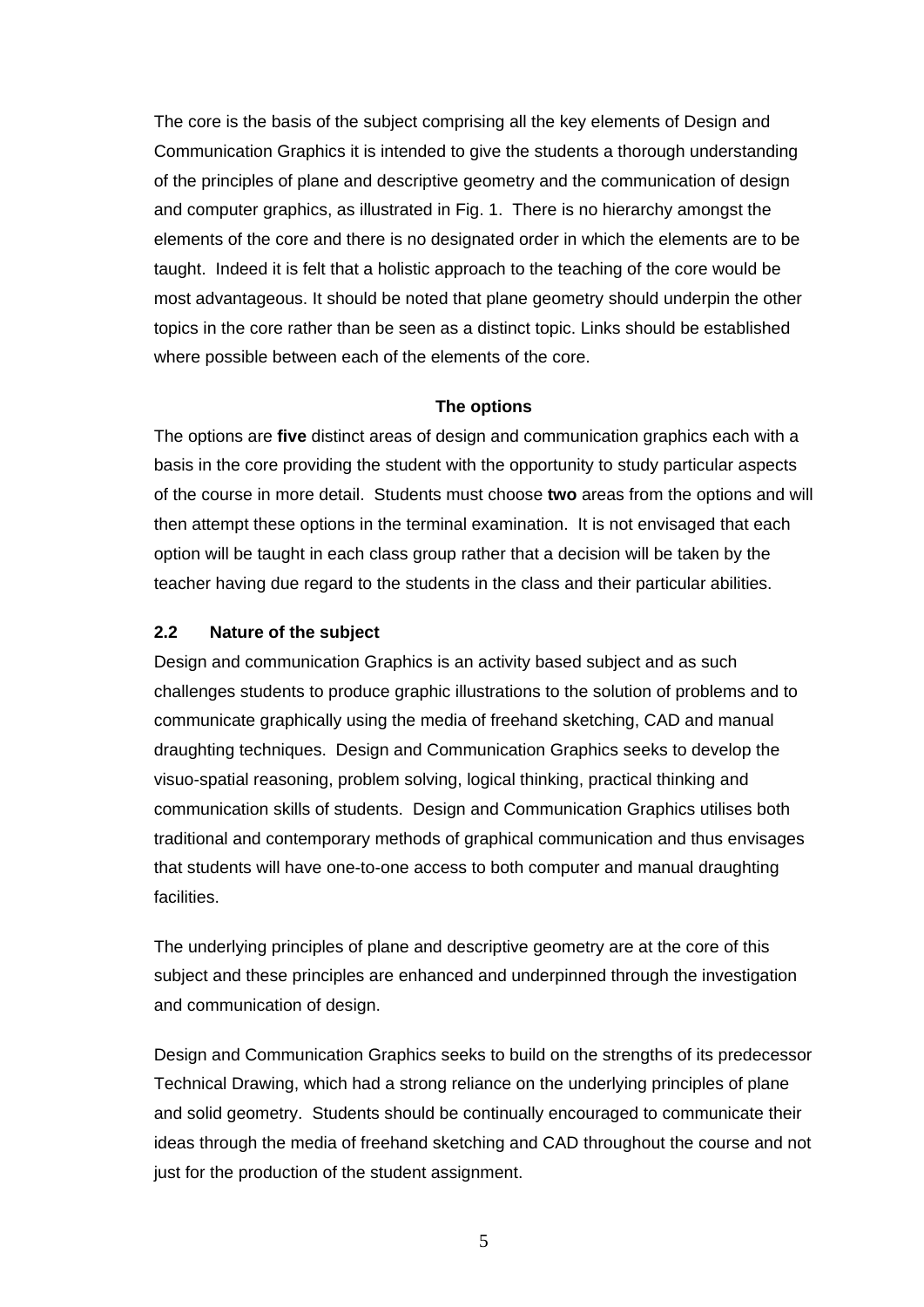The integration of topics and the interconnection between the elements of the core is a key emphasis.

## **Differentiation between Ordinary level and Higher level**

There are three main differences between Ordinary level and Higher level:

- **1. Depth and style of treatment***:* Ordinary level encompasses a moderate range of theoretical and practical material. Higher level involves a deeper and more analytical treatment of this material.
- **2. Skills development:** All students will be required to attain a wide range of cognitive and practical skills. A more refined expression of these skills will be required at Higher level.
- **3. Range of syllabus material:** In addition to the syllabus content required at Ordinary level, Higher level students will be required to study a broader range of subject matter. Elements designated for Higher level only are printed in black text throughout the syllabus.

## **2.3 Assessment**

Assessment will be in the form of **one terminal examination paper** and a **student assignment** which the students will complete in their final year of the course. The purpose of the assignment is to provide a medium through which students can display their understanding of the communication of design. The assignment will focus on areas of the subject which cannot be readily assessed in a terminal examination, for example, freehand sketching and CAD.

The terminal examination will allow students to demonstrate their problem solving skills and to convey their knowledge and understanding of the underlying principles involved in plane and descriptive geometry. The structure of the examination paper will reflect the syllabus structure – a compulsory core and an options section from which the students will attempt two distinct areas.

**The terminal examination will be allocated 60% of the marks and the student assignment (of which CAD will form a significant and compulsory component) will be allocated 40% of the total marks for the subject**.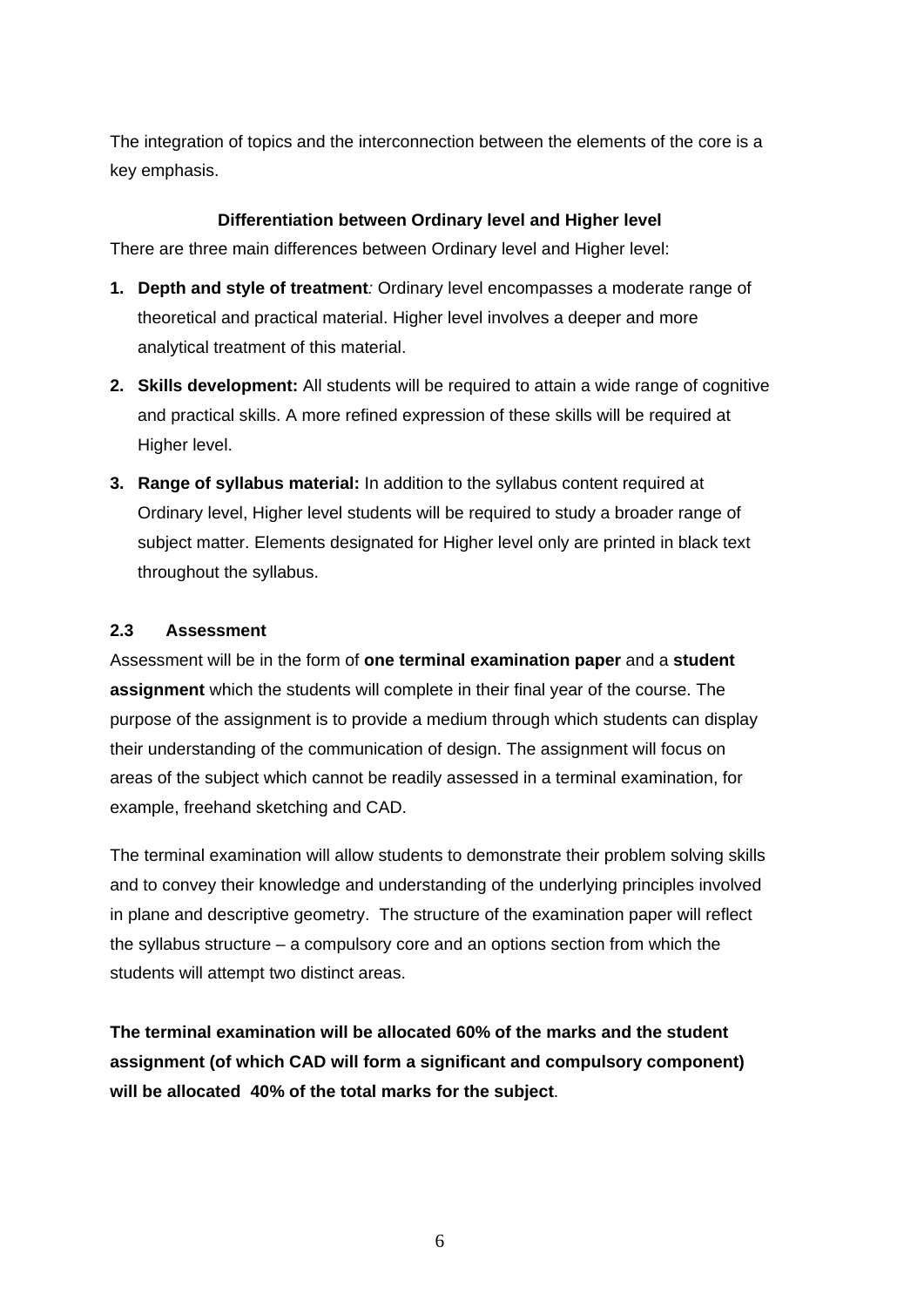## **3 Syllabus Content**

## **3.1 What is new?**

There has been a considerable change in content and the method of delivery of content. CAD and freehand sketching are compulsory components of the subject and students will be examined in these two areas. Graphic communication (including communication of design) is now firmly at the core of this syllabus and will also be examined in the form of the student assignment. Axonometric projection, which is introduced in the corresponding syllabus at Junior Certificate level, is now a part of the core for Design and Communication Graphics.

## **3.2 What has been removed from the Technical Drawing syllabus?**

While some material has been removed there has been a considerable adjustment and relocation of essential areas of study, hence reducing the amount of content that a student must study and this must be viewed in two ways:

- (a) material that has been removed from the area of plane and solid geometry (which was previously examined as paper 1) and material which has been removed from the application papers;
- (b) The fact that students are expected to study only two areas from the options automatically eliminates areas by comparison with the previous syllabus.

Material which has been removed from the core includes

- area division and area conversion
- ♦ conjugate diameters from conic sections.

The treatment of areas such as perspective projection and shadows will not be as comprehensive as in the previous syllabus.

## **3.3 Content Presentation**

The syllabus content is detailed under the following headings (a) areas to be studied and (b) the learning outcomes. The areas to be studied are presented for each section of the syllabus and give the general principles to be taught, whilst the learning outcomes specify what the students should be able to do on completion of their study of the topic. As mentioned previously areas which are in black text are for higher level only. There is not a direct correlation between each learning outcome and individual areas to be studied but, in general, each learning outcome can be associated with one or more of the areas to be studied.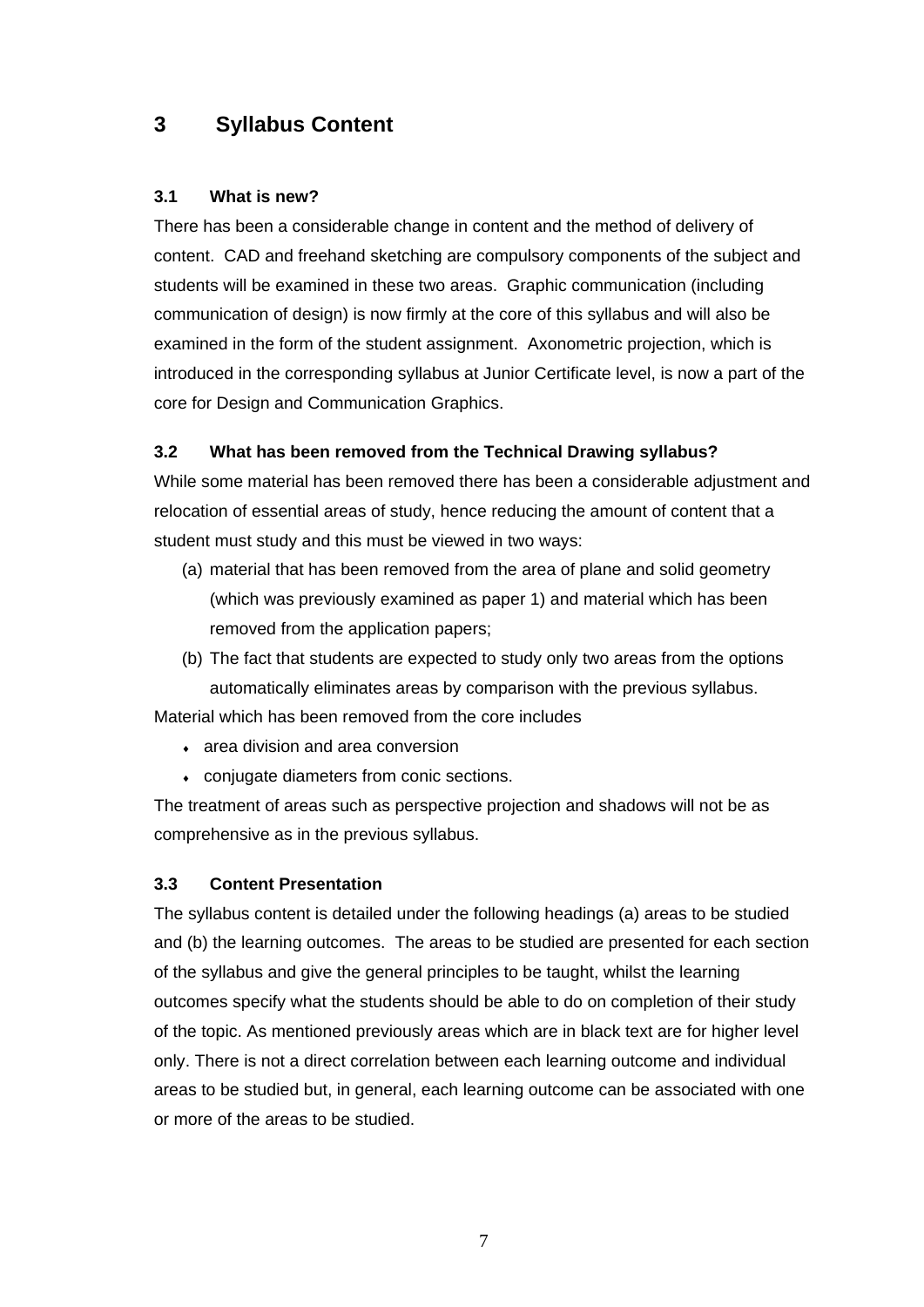It is important therefore that the topics to be studied and the learning outcomes be seen as connected items rather than as distinct portions of the syllabus. It is also important that cognisance be taken of which parts of the syllabus are designated for Higher level only and this should be made clear to students as they progress in their studies.

An example of how the areas to be studied and the associated learning outcomes could be connected is shown below (based on the syllabus section Communication of Design and Computer Graphics). In this table, learning outcomes that are Higher level only are shown in italics. The linkages between all areas to be studied and the learning outcomes are shown in appendix 1.

|                                                      |                                      |  | Areas to be studied                                         | <b>Examples of learning outcome</b>                                                                                                     |  |
|------------------------------------------------------|--------------------------------------|--|-------------------------------------------------------------|-----------------------------------------------------------------------------------------------------------------------------------------|--|
|                                                      | Graphics in Design and Communication |  | Drawing from a historical<br>perspective                    | Compare traditional graphic communication methods with<br>electronic methods and appreciate the advantages and<br>disadvantages of both |  |
|                                                      |                                      |  | Design strategies                                           | Display a knowledge of the rudiments of good design -<br>proportion, colour, materials, ergonomics, safety and value<br>for money       |  |
|                                                      |                                      |  | Reflection on processes of design                           | Understand the steps required to bring a project from<br>situation/brief, to final working drawings                                     |  |
|                                                      |                                      |  | Design appraisal                                            | Analyse design as it affects the function, ergonomics and<br>aesthetic qualities of everyday artefacts                                  |  |
|                                                      |                                      |  | Generation of design briefs                                 | Evaluate design with reference to function, ergonomics and<br>aesthetic qualities                                                       |  |
|                                                      |                                      |  |                                                             | Generate design briefs appropriate to given problems                                                                                    |  |
|                                                      |                                      |  | Interpretation of design briefs                             | Interpret and analyse given design briefs                                                                                               |  |
|                                                      |                                      |  | Ideas sketching                                             | Use freehand sketching as a tool to explain an idea                                                                                     |  |
|                                                      |                                      |  | Design problem solving                                      | Understand the principles of the interpretation of graphic<br>instructions as they apply to the solution of a design brief              |  |
| <b>Communication of Design and Computer Graphics</b> |                                      |  | Design communication                                        | Produce drawings, which can be used by a third party, to<br>produce an artefact                                                         |  |
|                                                      |                                      |  | Drawing conventions, symbols and<br>standards               | Use graphical symbols as necessary to convey a design to the<br>correct drawing standards                                               |  |
|                                                      |                                      |  | Presentation methods and layout                             | Create drawings and layouts that make appropriate use of<br>materials available to achieve a pleasing presentation                      |  |
|                                                      | Communication of Design              |  | Design drawings and associated<br>processes                 | Produce drawings, which can be used by a third party, to<br>produce an artefact                                                         |  |
|                                                      |                                      |  | Pictorial and orthographic working<br>and assembly drawings | Use graphics, both orthographic and three dimensional to<br>explain design function and methods of assembly                             |  |
|                                                      |                                      |  | <b>Balloon</b> extraction detailing                         | Use standards pertaining to dimensioning and notation                                                                                   |  |
|                                                      |                                      |  | Exploded pictorial views                                    | Produce drawings, which can be used by a third party, to<br>produce an artefact                                                         |  |
|                                                      |                                      |  | Dimensioning and notation                                   | Use standards pertaining to dimensioning and notation                                                                                   |  |
|                                                      |                                      |  | Schematic diagrams                                          | Design schematic diagrams to explain familiar operations                                                                                |  |
|                                                      |                                      |  | Materials for freehand drawing                              | Use various methods of rendering and colouring to enhance a<br>drawing                                                                  |  |
|                                                      |                                      |  | Observation techniques                                      | Identify the surfaces of an object relative to each other in<br>three dimensional space                                                 |  |
|                                                      | Freehand Drawing                     |  | Representing shape, form, texture<br>and material           | Select the most suitable medium for producing and rendering<br>sketches and drawings                                                    |  |
|                                                      |                                      |  | Light and shade                                             | Use various methods of rendering and colouring to enhance a<br>drawing                                                                  |  |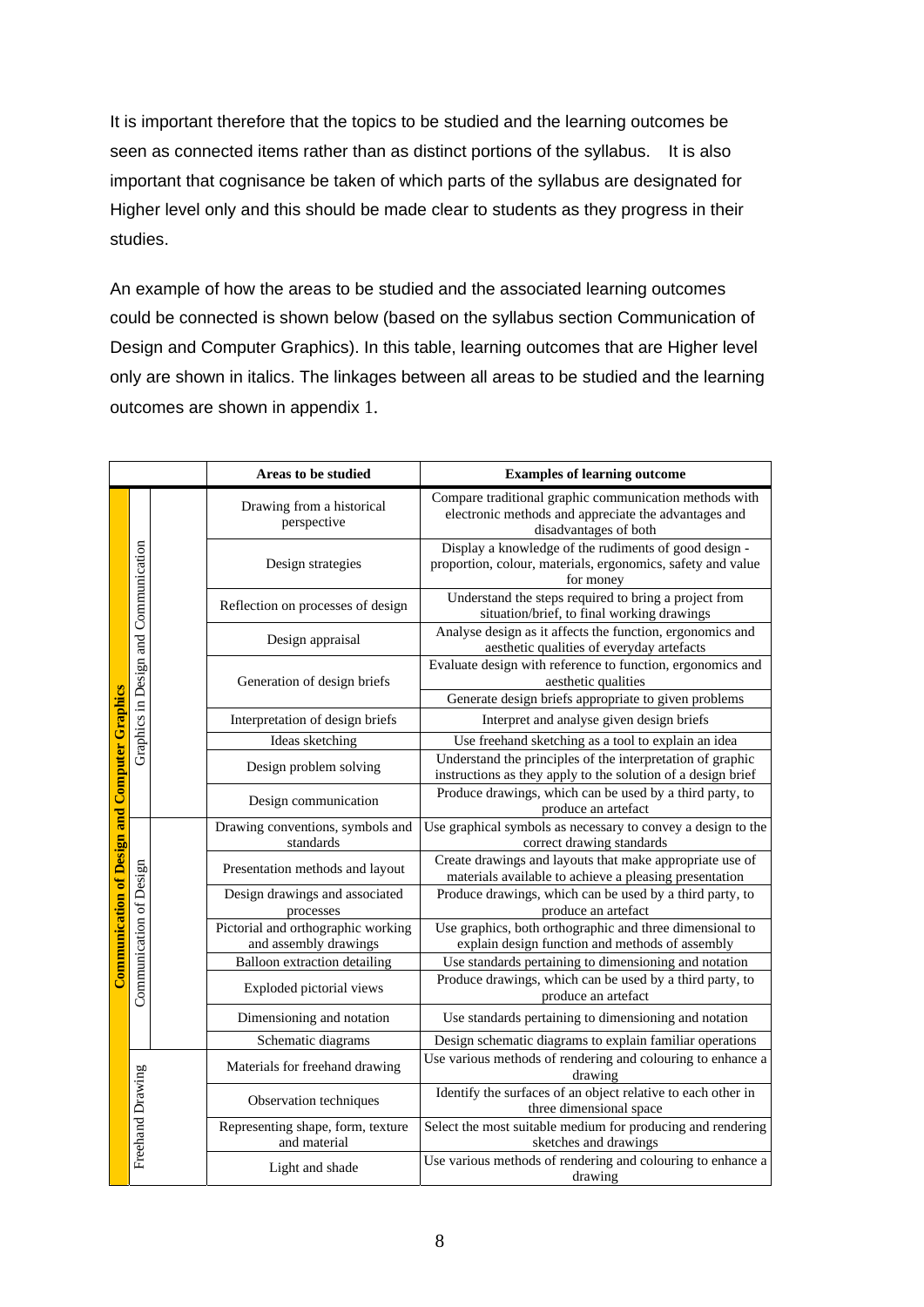|                                            |                      |                      | Areas to be studied                                                              | <b>Examples of learning outcome</b>                                                                                                                                                                                  |  |
|--------------------------------------------|----------------------|----------------------|----------------------------------------------------------------------------------|----------------------------------------------------------------------------------------------------------------------------------------------------------------------------------------------------------------------|--|
|                                            |                      |                      |                                                                                  | Represent graphically the effects light and shade have on                                                                                                                                                            |  |
|                                            |                      |                      |                                                                                  | surfaces                                                                                                                                                                                                             |  |
|                                            |                      |                      | Design sketching<br>Freehand detailing                                           | Use freehand sketching as a tool to explain an idea<br>Produce freehand drawings                                                                                                                                     |  |
|                                            |                      |                      | The use of colour                                                                | Analyse critically the texture and colour of a surface and<br>choose suitable rendering media by which the surface can be<br>accurately represented                                                                  |  |
| Information and Communication Technologies |                      |                      | File management                                                                  | Create folders and save files to designated locations using<br>recognised naming conventions                                                                                                                         |  |
|                                            |                      |                      | Graphics and CAD terminology                                                     | Appreciate the power of contemporary hardware and software<br>as they apply to design and communication of design                                                                                                    |  |
|                                            |                      |                      | Graphics and CAD software                                                        | Use the various computer input and output devices as they<br>relate to CAD<br>Use CAD drawings to produce three-dimesional CAD models<br>Use CAD modelling to explore geometric concepts and                         |  |
|                                            |                      |                      | Generate working drawings from part                                              | principles<br>Generate multi-view drawings from 3D models                                                                                                                                                            |  |
|                                            | (a) CAD applications |                      | and assembly models<br>CAD sketching principles                                  | Understand the impact of design intent in CAD modelling<br>Realise in the CAD model the design intent                                                                                                                |  |
|                                            |                      |                      | Creating 3D assemblies                                                           | Produce exploded and assembled presentation drawings                                                                                                                                                                 |  |
|                                            |                      |                      | Generation of presentation drawings<br>from parametric models                    | Generate multi-view drawings from 3D models                                                                                                                                                                          |  |
|                                            |                      |                      | Generation of exploded views and<br>animated sequences from parametric<br>models | Produce exploded and assembled presentation drawings<br>Animate sequences                                                                                                                                            |  |
|                                            |                      |                      | Modelling and editing                                                            | Effectively use the editing features of CAD software                                                                                                                                                                 |  |
|                                            |                      |                      | Use of templates and libraries                                                   | Efficently use the standard tools and manipulation features of<br>CAD software                                                                                                                                       |  |
|                                            |                      |                      | Data exchange between applications                                               | Exchange data between applications<br>Import and export files                                                                                                                                                        |  |
|                                            |                      |                      | Graphic output                                                                   | Produce presentation drawings from CAD models                                                                                                                                                                        |  |
|                                            |                      |                      | File management and organisation                                                 | Create folders and save files to designated locations using<br>recognised naming conventions                                                                                                                         |  |
|                                            |                      |                      | File formats and extensions                                                      | Use and understand the various file formats and images<br>associated with CAD and related ICT software                                                                                                               |  |
|                                            |                      |                      | Image transfer                                                                   | Transfer images from CAD software to ICT packages as an<br>aid to compiling a document, making a presentation<br>(copy/paste) or producing a photo-real representation of a<br>model (export/insert, render to file) |  |
|                                            |                      | (b) ICT and Graphics |                                                                                  | Convert an image from one format to another<br>Capture images using a range of media (for example: digital<br>cameras, scanners, screen capture, Internet, other)                                                    |  |
|                                            |                      |                      | Image processing, transfer and<br>manipulation                                   | Manipulate images to achieve special effects                                                                                                                                                                         |  |
|                                            |                      |                      |                                                                                  | Use the Internet as a research tool                                                                                                                                                                                  |  |
|                                            |                      |                      | Web research                                                                     | Download text and images from the Internet for analysis,<br>editing and reproduction in a DTP package                                                                                                                |  |
|                                            |                      |                      | Presentation techniques using ICT                                                | Make slides with a CAD package of key steps involved in<br>creating a drawing                                                                                                                                        |  |
|                                            |                      |                      | and CAD software                                                                 | Use slides or other animation techniques to illustrate graphic<br>design solutions                                                                                                                                   |  |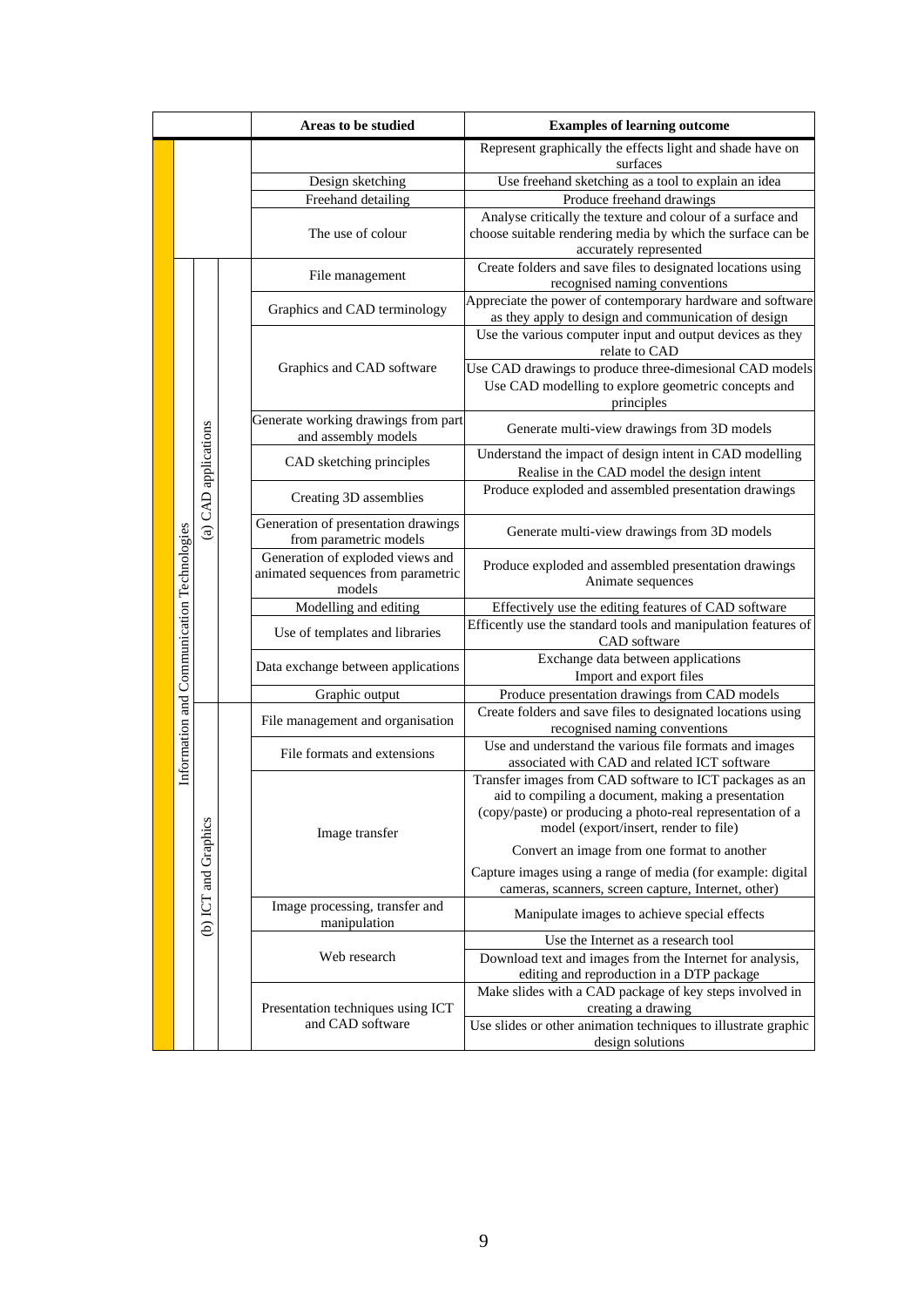## **4 Teaching Methodology**

Design and Communication Graphics offers students the chance to explore challenging concepts in a practical and applied fashion. At the heart of the subject are key concepts and building blocks which the student must engage with before embarking on further study of the subject. These concepts involve use of the manual drawing equipment, CAD and other ICT software, and the development of sketching skills, ICT skills, and a knowledge of the underlying principles and theorems of plane and descriptive geometry. In planning for teaching it is necessary to ensure that these basics have been covered and that the subject is subsequently taught in an integrated fashion.

There are certain areas of the core which underpin the study of other areas; for example, the study of oblique planes and auxiliary projection could be undertaken before embarking on a detailed study of intersection of surfaces. Planning for the sequencing of topics is therefore a key aspect of teaching Design and Communication Graphics.

Sketching is now a key area of the subject and as such should be encouraged from an early stage to ensure that students are equipped with the necessary skills to confidently and competently approach their assignment. Students should be encouraged to sketch the solution to a problem as they engage with it. Students should also be encouraged to sketch the 3-dimensional solution to problems as a key to understanding the portrayal of the 2-dimensional solution.

Due to the graphic nature of the subject presentation of course material is a key component in the teaching of the subject. The use of multimedia presentations using an overhead projector and data projector should play a key role and this must be considered when equipping the room.

Having established the core areas of a topic it would be advantageous to utilise worksheets in order to efficiently progress learning. On a worksheet the initial set-up has been done and the student can focus on the new knowledge immediately. This would be of benefit in areas such as projection systems where the worksheet could contain the plan and elevation and the student is required to complete the auxiliary view. This approach can be taken for almost all areas of the subject.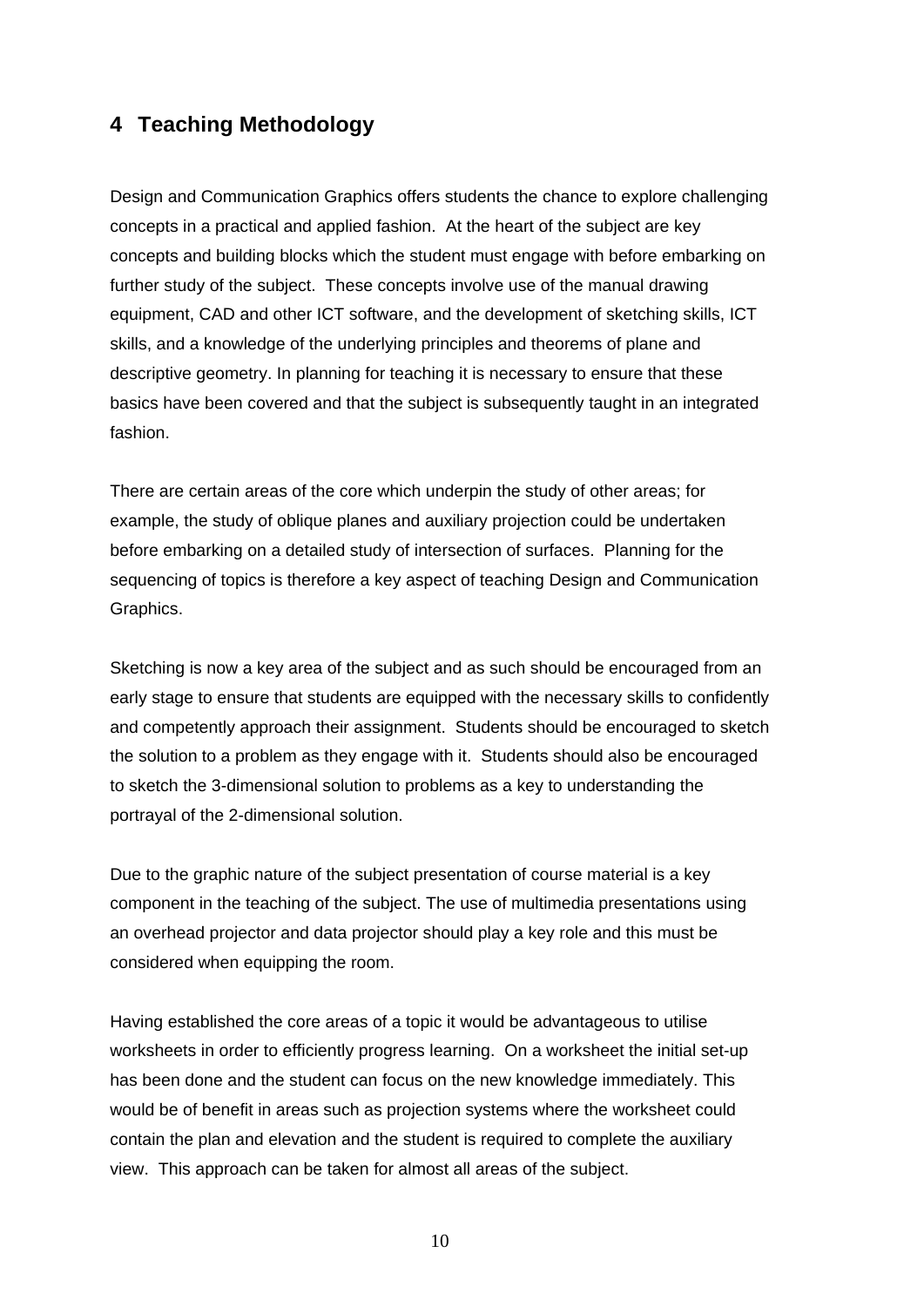The linkages between areas of the subject must play a part in the teaching and learning, and the links between various topics should be established. Students dealing with equidistant loci should not simply know how they can be used as a problem solving tool but should be encouraged to establish links between them and conic sections, e.g. the locus of a point equidistant from two circles of unequal radii is a hyperbola based on focal distances.

The link between areas of the subject and objects and artefacts in the student's environment should be established e.g. conics and satellite systems.

The use of models to illustrate concepts and principles is to be encouraged as they provide an invaluable resource for teaching the subject. These may be physical models or computer generated models to improve the students understanding.

Students should also be encouraged to employ their knowledge of such areas as development of surfaces to model solutions to topics such as oblique planes and intersection of surfaces.

The student assignment provides a means for students to express their creativity, to demonstrate their knowledge of CAD systems, freehand sketching and the graphics of Design and Communication. It is essential that students are encouraged to sketch and portray artefacts so that they gain an understanding of their shape and form, and then encouraged to sketch modifications to their design. The development of the capacity for design and sketching must be considered at the beginning of the course and progressed over the duration of the course.

#### **4.1 Key emphases**

- o **The establishment of the core principles of plane and descriptive geometry.** The key concepts and principles of geometry must be established before the students can embark on the more detailed treatment of topics such as oblique planes and dynamic mechanisms.
- o **The utilisation of sketching and CAD as design and communication tools***.*  The development of sketching skills is an essential element of this subject. Sketching should be used to enhance problem solving skills in tandem with presenting information and designing. Throughout the course the students should be encouraged to illustrate their thinking and problem solving through the medium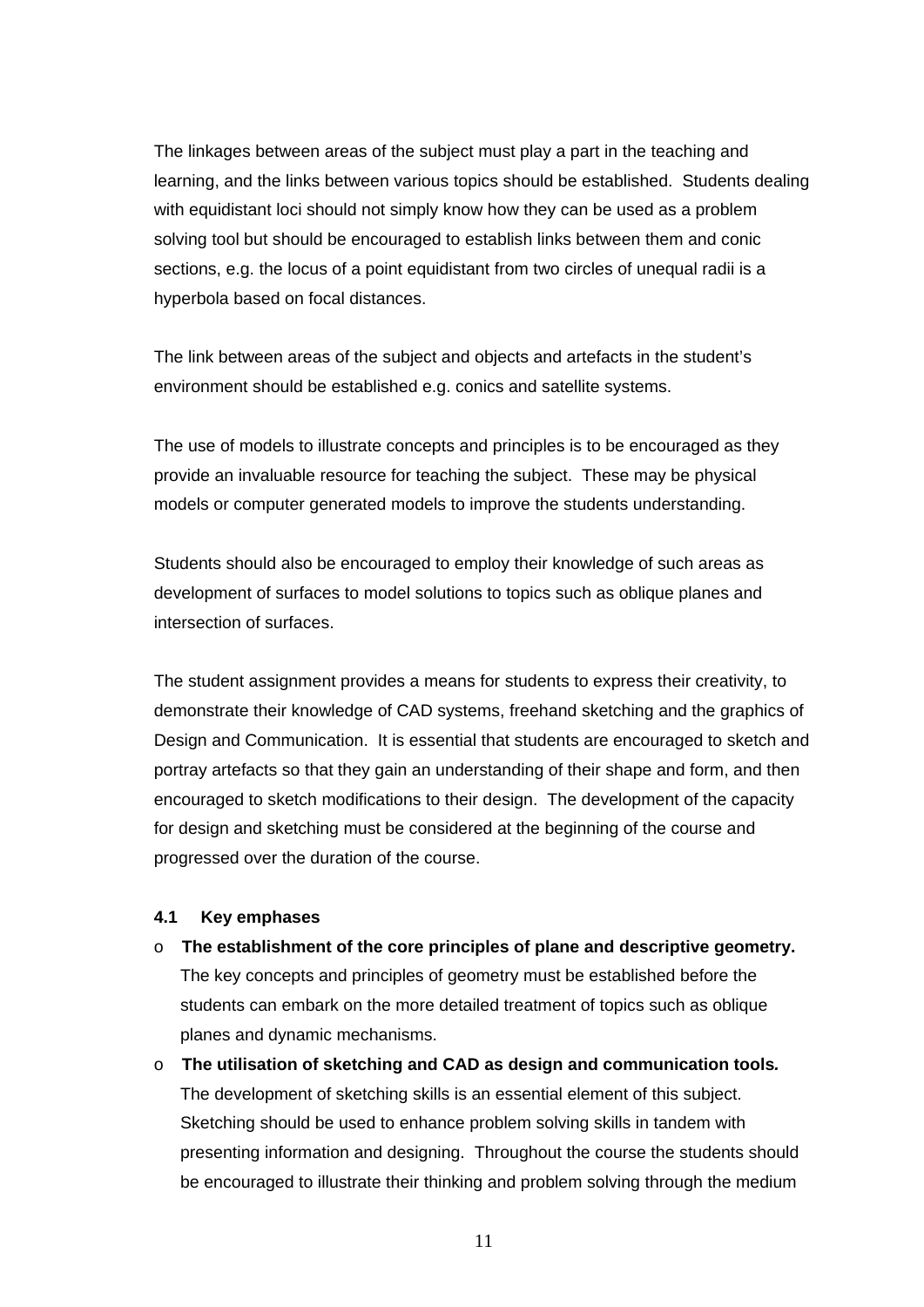of sketching. In a rapidly changing society it is incumbent on a technological subject to avail of computer based methods of graphical communications. To this end CAD and the use of ICT are important components of the subject. As with freehand sketching students should be introduced to the principles of CAD at an early stage in the course and receive continuous exposure and access to the use of CAD for the duration of the course.

- o **The connections between topics.** The syllabus has been designed to be taught as a series of linked items and not as a series of parts. Where possible, the connection between various elements should be established. The linkages should be developed between topics of the core, between the core and the options and between the subject and other subjects on the curriculum.
- o **The application of theory to practice**. Design and communications has as one of its strengths very real life applications of the subject matter and these applications should be utilised to enliven and contextualise the subject.
- o **The development of practical drawing skills***.* In an era where computerised modelling provides contemporary methods of drawing and editing it is important that the organisational and practical skills afforded by traditional methods of drawing are not overlooked. Design and Communication Graphics requires the student to develop practical drawing and sketching skills. It is important that sufficient time is given to the initial development of these skills at the beginning of the course and their further development throughout the course.
- o **The engendering of problem solving skills and creative thinking***.* Design and Communication graphics by its very nature is concerned with problem solving skills allied to presentation skills. It is important that problem solving skills be actively encouraged throughout the course by presenting problems to students and eliciting responses to the problems, while recognising that problems may have multiple solutions. In allowing students to become problem solvers we are developing their critical thinking and creative thinking skills which makes the subject a very valuable and useful component of the curriculum.
- o **The advancement of lifelong learning skills.**Students should be encouraged to research for themselves topics on the course which will be of benefit to them when engaging with their assignment but which will also prove beneficial as life skills and in helping to raise the profile of the subject.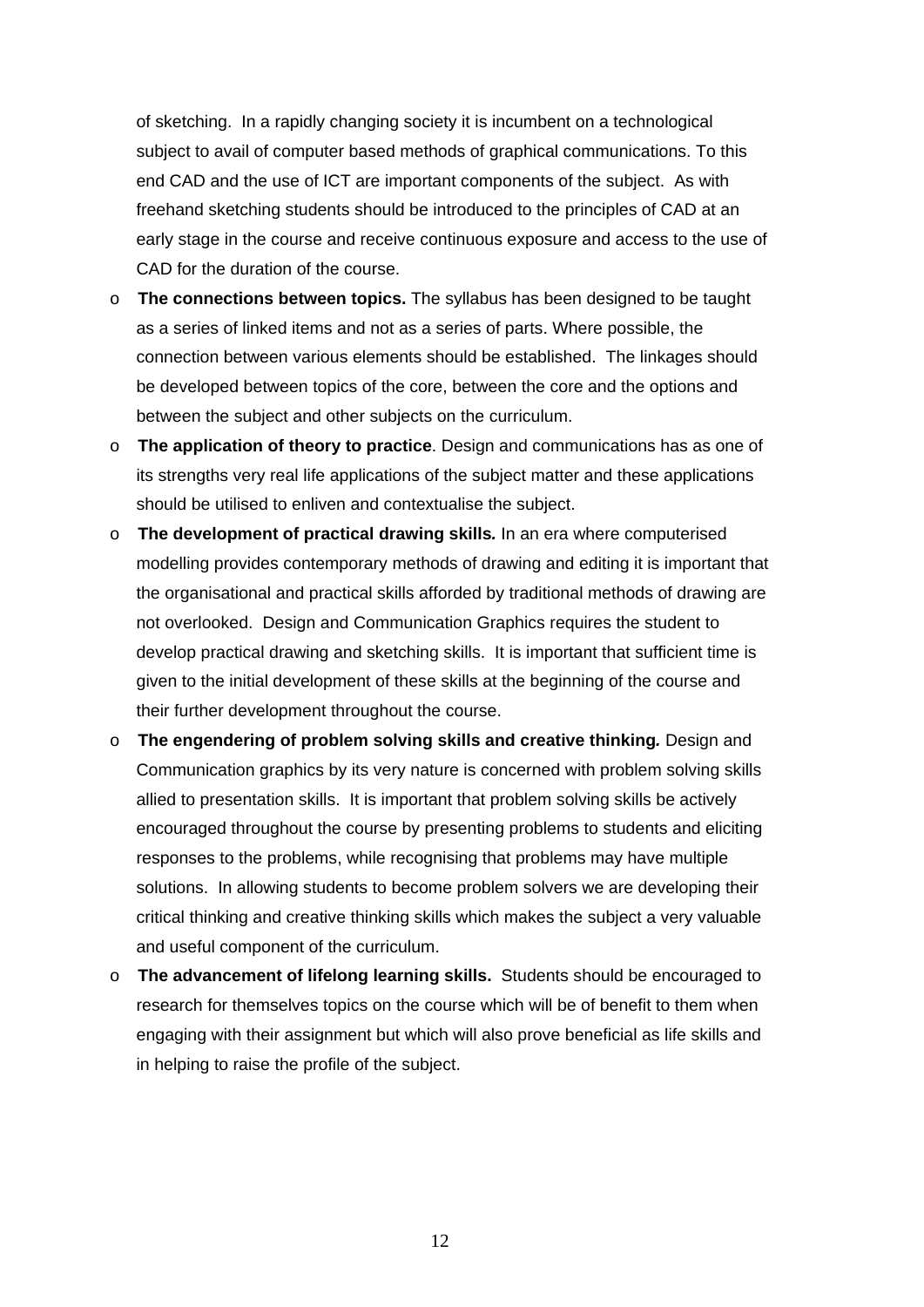## **4.2 Planning for teaching**

## o **Organisation**

Whilst the assessment of the subject should not dictate the content to be taught, the assessment components should be considered when planning for teaching. Students will be expected to produce an assignment in their final year which will assess their ability to use CAD and to communicate graphically. Students should therefore be practised at sketching and graphic communication throughout the course of the two years. In order for students to make use of their knowledge of CAD they should be introduced to it early in the programme so that they will have developed the required skills and confidence in using the applications.

Each student should have individual access to a computer capable of running parametric modelling software throughout the duration of the course. Consideration should be given to the use of appropriate homework to enhance the student's research and independent learning skills, to provide a method whereby assessment for learning can be catered for and to assist the students in their understanding of the subject. If students are encouraged at an early stage to observe artefacts and good design through the production of simple assignments this will help the students to confidently and independently approach their own student assignment.

Students should be encouraged to keep all their work in a portfolio, which could be kept at home or in school.

## o **Use of resources**

The power of parametric modelling for the teaching of plane and descriptive geometry should be fully utilised through the incorporation of a data projector as an essential piece of equipment for the Design and Communication Graphics classroom. The use of a data projector in the teaching of the subject allows for animations which will greatly enhance and enliven the subject. There are many websites which provide animated graphic sequences that can be used to demystify the subject and to provide assistance in teaching concepts such as dynamic mechanisms and conic sections The use of the blackboard/whiteboard should not be overlooked, particularly when covering topics such as freehand sketching and ideas sketching.

Design and communication graphics has at its core the communication of graphics and design. In teaching the subject, teachers should be aware of the possible resources at their disposal to communicate the principles of the subject. Data projectors, overhead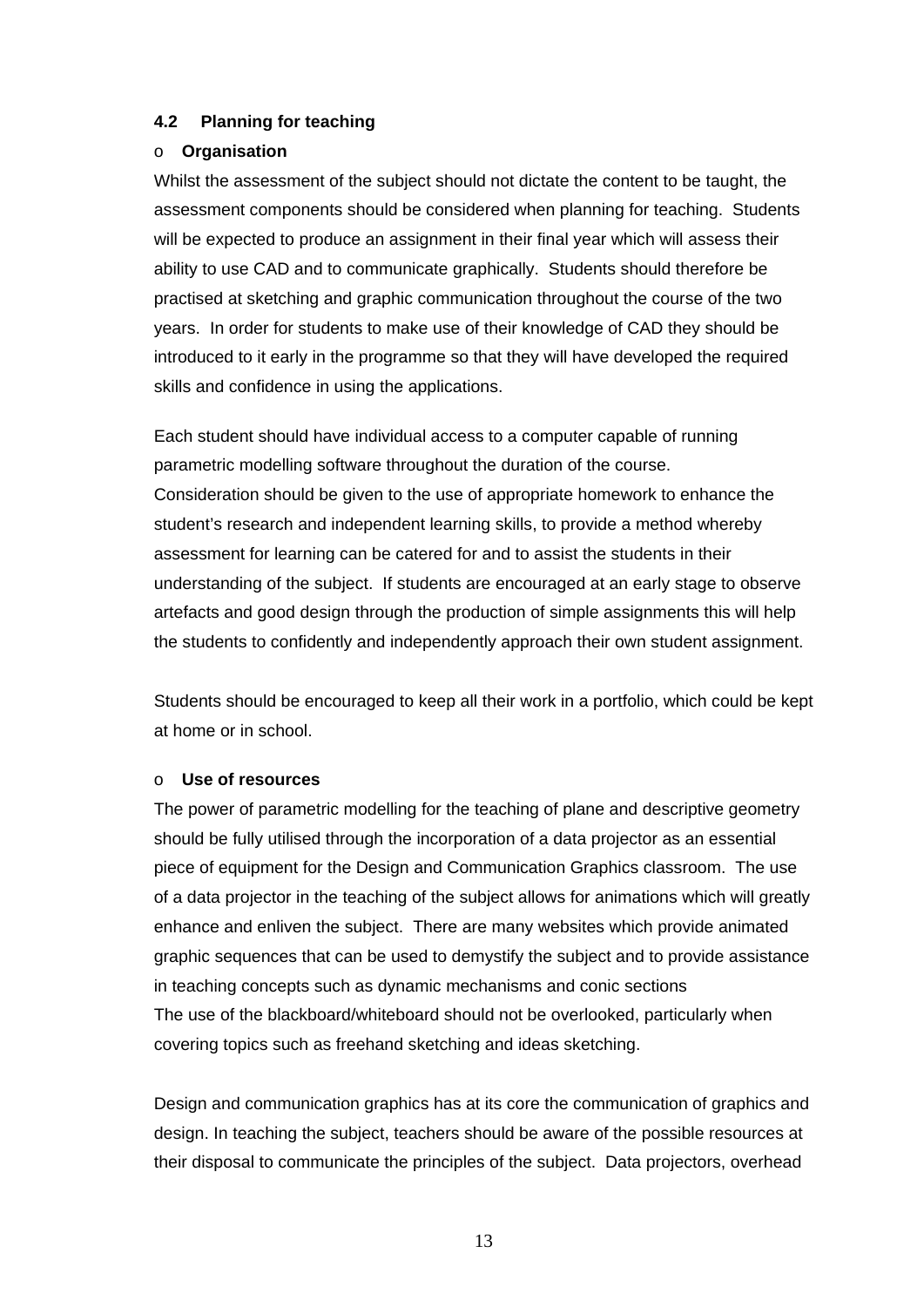projectors, models, textbooks, charts and worksheets will all help to enliven the subject and provide practical examples of graphical communication.

## o **Practical examples**

The world wide web is a source of some very good material which could be used in teaching the subject. For example, material could be downloaded and displayed on data projectors and overhead projectors to provide examples of pictorial projection, or animations could be downloaded which will show the operation of items such as dynamic mechanisms.

Proprietary models or models produced in other technological subjects could be used to illustrate concepts and principles.

It is important that school libraries would contain books of a technological nature and books specifically relating to Design and Communication Graphics should be made available to students of this subject.

## o **Taking cognisance of associations and basis**

When teaching all areas of the syllabus there should be a concerted effort to make links with material already taught. For example, if teaching surface geometry there should be a direct link made to plane geometry and that the principles used in both topics are the same, just applied differently. Solutions to problems should not be taught without an explanation as to how the construction was derived. Thus, for example, in finding the trace of a plane, given a line on the plane and its inclination, students should be encouraged to sketch the cone and planes of reference in three dimensions and thus determine where the arcs and lines used in the construction of the traces are derived from.

## o **Contextualisation**

Where possible an effort should be made to put the material being covered into appropriate contexts and relate it to everyday items. Design and Communication Graphics offers many possibilities for this by comparison with other subjects and this should be seen as a strength of the subject and used to advantage when teaching it.

## **4.3 Examples of emphases**

The particular emphases of the subject have been referred to previously; what follows are some examples these emphases.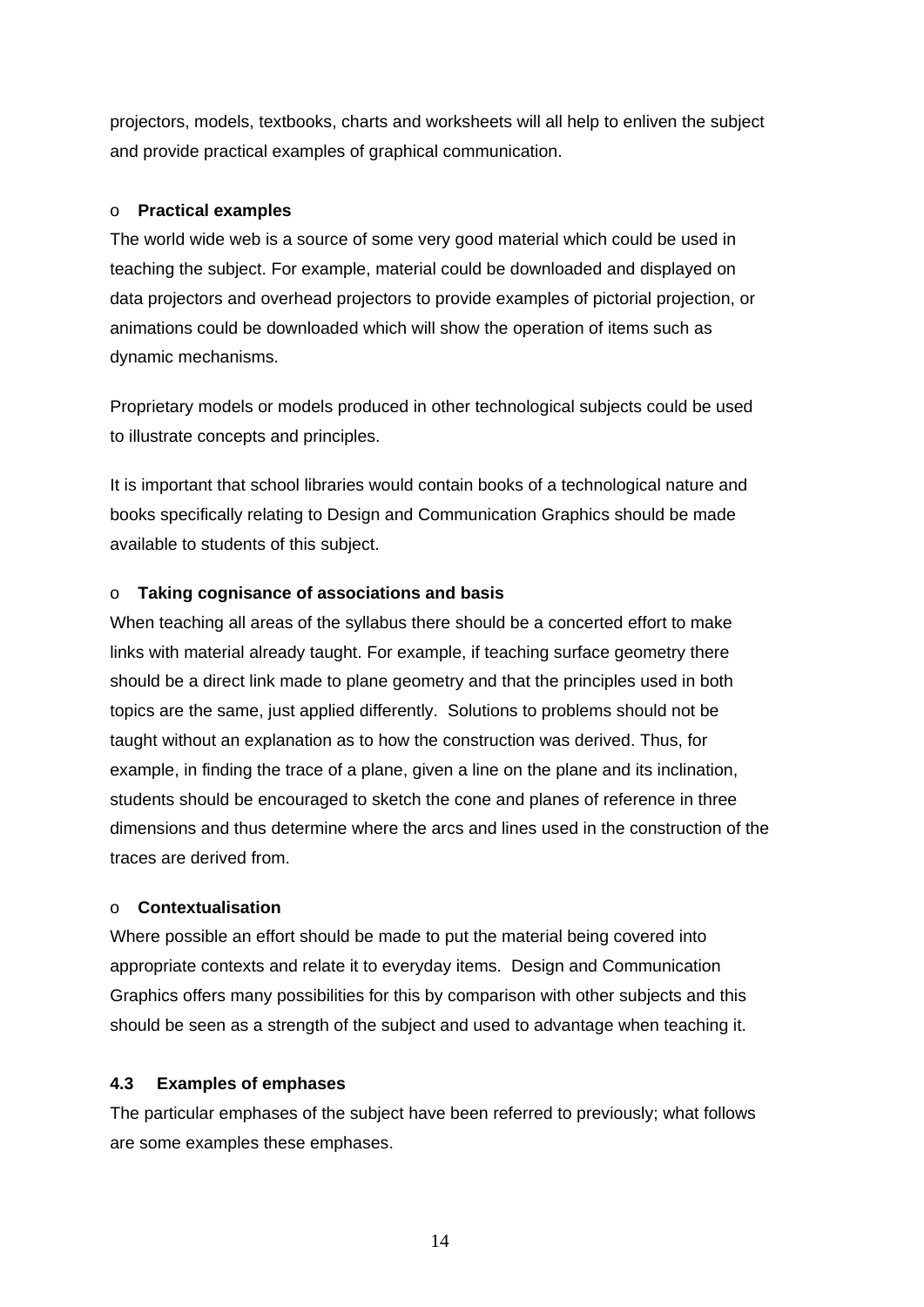A key emphasis of the subject is the communication of graphics and design. This should be central to everything that is done in the subject. Students should be encouraged to sketch solutions to problems and, where appropriate, to sketch the 3 dimensional solution to 2-dimensional problems in such areas as axonometric projection, conic sections and the descriptive geometry of lines and planes. Students should be encouraged to illustrate constructions such as the rebatement of planes, the intersection of planes and the construction of planes to solve skew lines questions. Apart from gaining practice at sketching this will prove invaluable in their assignment since the students will gain a deeper understanding of the concepts involved.

It is important that the underlying principles of plane and descriptive geometry are not overlooked and that the theorems which underpin it are explained in detail. The logic involved in these theorems should be utilised to enhance the logic development of the students. An example of this type of logic would be, when circumscribing a circle about a triangle, explaining why the perpendicular bisector of a chord contains the centre as opposed to just bisecting two sides of the triangle.

#### **4.4 Mixed ability teaching**

Where both Higher level and Ordinary level students are in the one class it is important that both levels are encouraged and that appropriate time be given to both groups. When studying the areas of the course which are common to both levels there should be minimal differentiation between levels so as to encourage the Ordinary level student as much as possible. It should be made clear to the class when Higher level only material is being taught, so that the Ordinary level students are not put off by the more abstract areas of the syllabus. Whilst it is important that students should be challenged to explore all areas of the course in as much detail as possible, Ordinary level students should not be discouraged by insisting that they complete Higher level areas of the syllabus. Instead, worksheets in the form of revision sheets could be introduced for the Ordinary level students while the Higher level students progress to analyse a topic in more detail.

#### **4.5 ICT integration**

Design and Communication Graphics offers very real and practical uses for information and communication technology. CAD rightly forms a key element of the subject. However, the use of digital media such as digital cameras and scanners should be encouraged as students investigate the aesthetic worth and design of objects. Students will have to complete their assignment which will necessitate the use of ICT.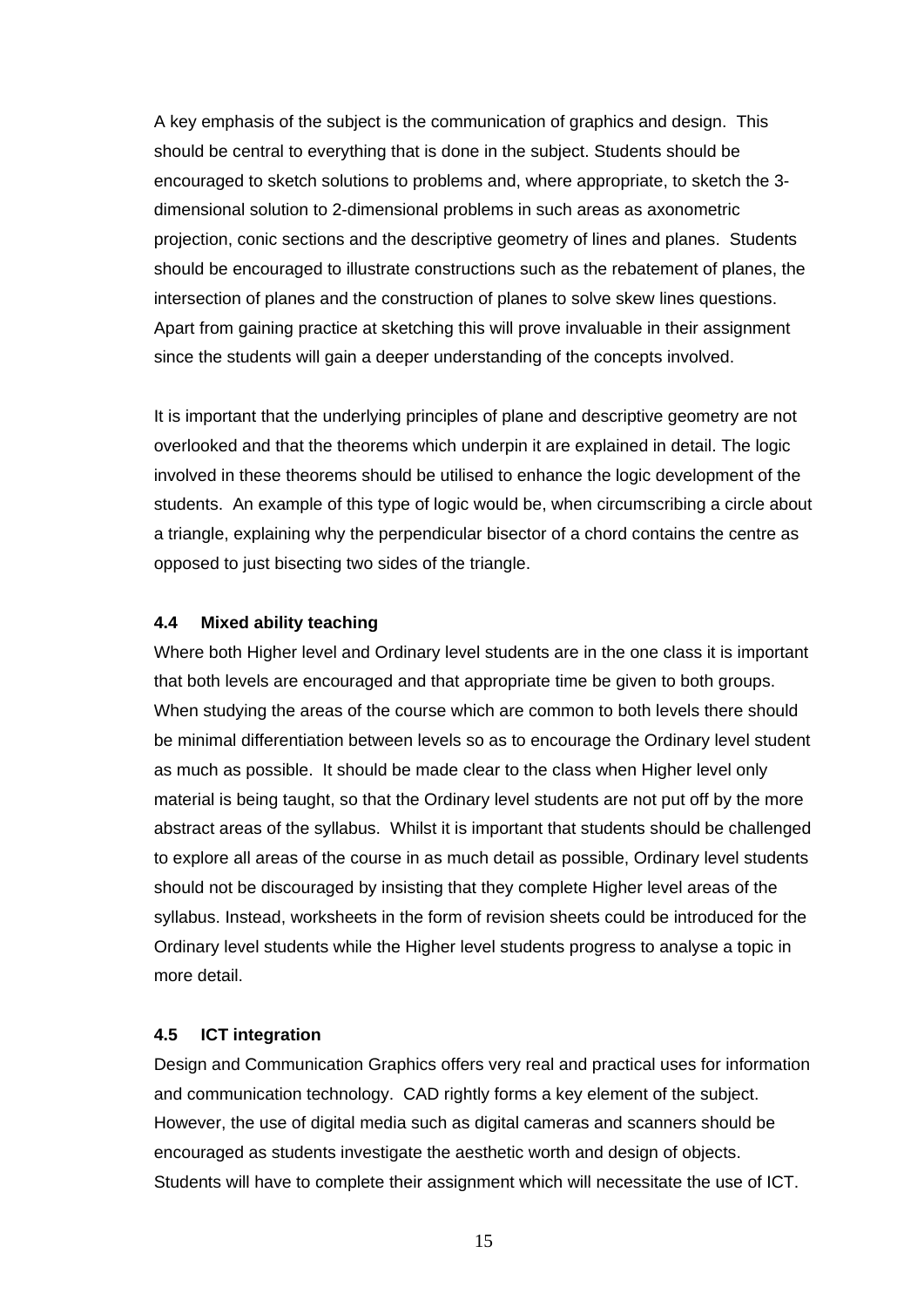Their skills in its use must be built up throughout the course, not just prior to the completion of the student assignment.

## **4.6 Industrial visits**

Where feasible and relevant, students may derive benefit from a visit to a local enterprise or business which engages in or involves elements of design and/or CAD, for example the realisation of design in such processes as rapid prototyping.

## **4.7 Safety and organisation**

In addition to the school's overall health and safety policy and procedures, students should be aware of the potential hazards associated with the use of traditional drawing equipment and computer resources, including ergonomic considerations.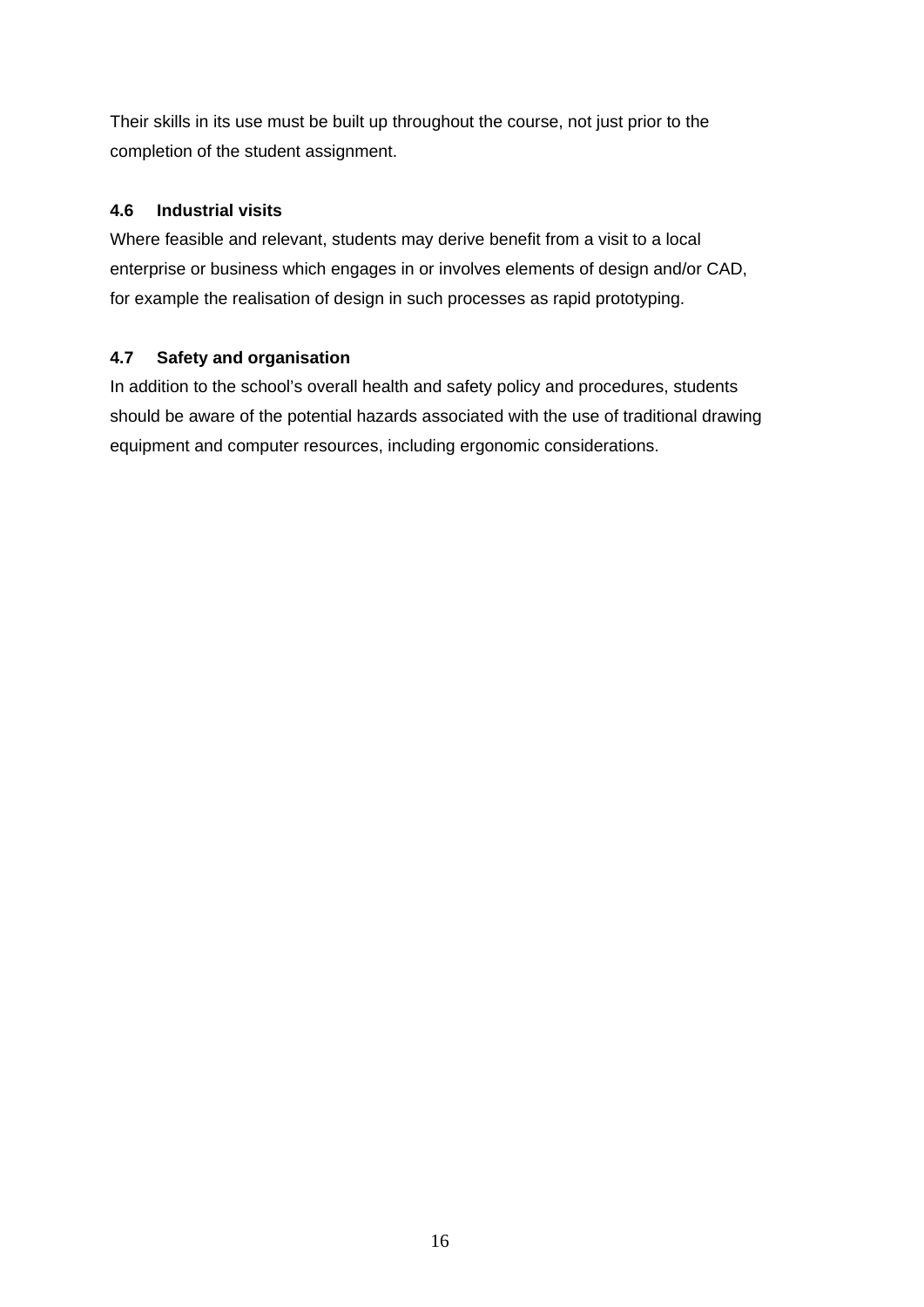## **5 Assessment**

The gathering and interpreting of information related to the student's progress and understanding of material forms an important component of any subject. Assessment should provide feedback to students, while also forming the basis for certification. Questioning, setting and correcting of homework and written tests are some examples of how assessment takes place.

It is evident therefore that there are two types of assessment, assessment **for** learning and assessment **of** learning. Both modes of assessment should be seen as complementary rather than opposing or contradictory.

## **Assessment for learning**

The key principles of assessment for learning are:

- sharing learning goals with students
- helping students to recognise the standards they are aiming for
- involving students in assessing their own learning
- providing feedback, which helps students to recognise what they must do to close any gaps in their knowledge or understanding
- communicating confidence that every student can improve
- adjusting teaching to take account of the results of assessment.

Teachers check students' work regularly and, based on this, provide advice to the students and set learning targets for them.

## **Assessment of learning**

The terminal examination and the student assignment will form the basis on which students will be assessed in the state examinations. Formal assessment, in the form of class tests, will give an indication of the level of attainment of students and should occur on a regular basis throughout the year.

## **5.1 Structure of subject examination**

The formal examination of Design and Communication Graphics differs significantly from the formal examination of its predecessor, Technical Drawing. Instead of two terminal examination papers there will now be one terminal examination paper and a student assignment.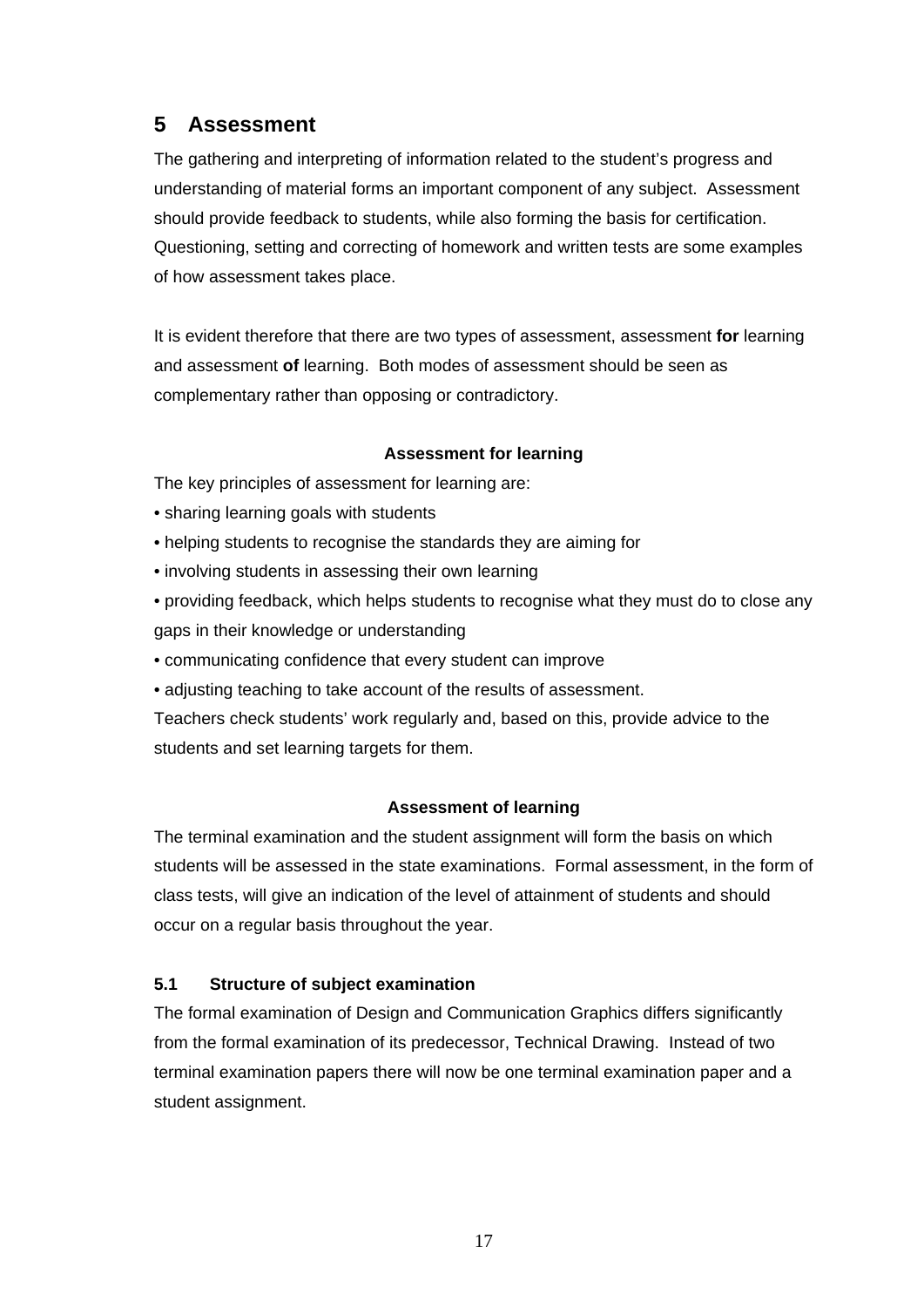#### **Student Assignment**

The purpose of the student assignment is to examine areas of the syllabus which could not at present be assessed appropriately in a terminal examination. The design element of the syllabus can best be examined through the medium of a student assignment. Other areas which can best be examined through a student assignment are CAD and freehand sketching. The student assignment will credit students for their evaluation of the aesthetic worth of artefacts. The student assignment will also provide the opportunity for students to develop their research, presentation and reflection skills.

The production of the student assignment will provide very valuable exposure for the subject and teachers should use the student assignment to showcase the work that goes on in the subject.

## **Terminal Examination**

The examination at both Higher and Ordinary level will be of 3 hours duration.

It is expected that students will be taught all areas of the core and two option areas. To reflect this, the examination will have five questions based on the core and five based on the options. The students will be expected to attempt a total of five questions, three from the core and one each from the two options which they have studied.

Question 1 will be a compulsory question and have its basis in the core. It will comprise five parts of which the candidate will have to attempt four. There will be a total mark of 60 for this question.

Questions 2-5 will be based on the core and the candidate will be required to attempt two of these. Each of these questions will be assigned a total of 45 marks. The questions will be taken from the areas of projection systems, conic sections, intersection and development of surfaces, and the descriptive geometry of lines and planes.

Questions 6-10 will represent the five options, one question from each area. Each option question will be worth 45 marks and students will be required to attempt two of these questions. This arrangement is illustrated in the table opposite.

In determining the layout of the examination paper, the desire to ensure coverage of the course was balanced with a desire to afford the student some choice on the paper. Students will attempt three questions in the core section (including the compulsory first question). This will ensure that candidates must answer questions related to all areas